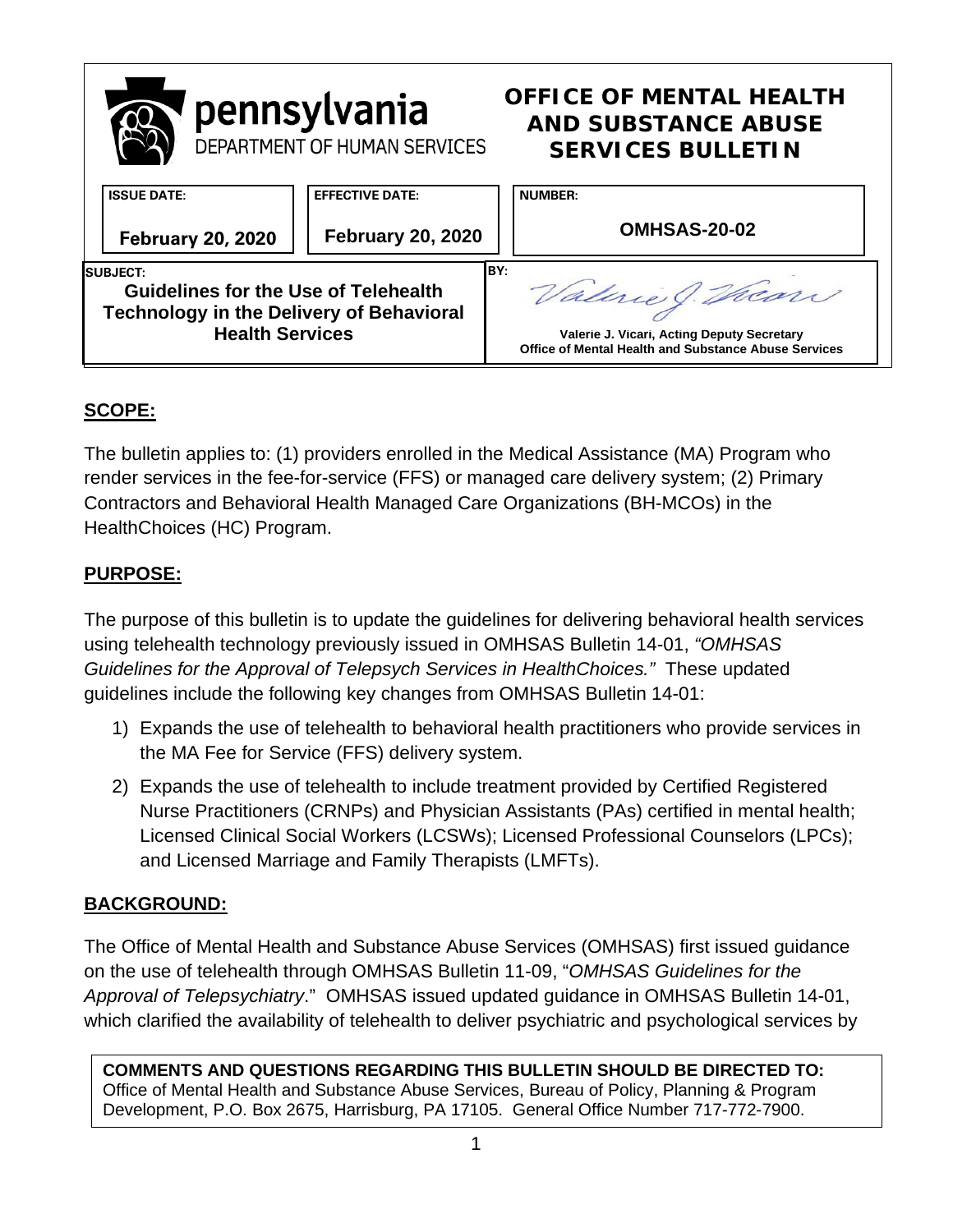MA enrolled psychiatrists and licensed psychologists in the Behavioral Health HC Program. Both bulletins were applicable only to MA enrolled psychiatrists and licensed psychologists in the HC Program. Providers have requested the expansion of the use of telehealth to include the FFS delivery system and additional licensed practitioners.

# **DISCUSSION**

"Telehealth" in this bulletin refers to the delivery of compensable behavioral health services at a distance using real-time, two-way interactive audio-video transmission. The site at which an individual receives behavioral health services using telehealth is the "originating site." The site at which a practitioner delivers behavioral health services using telehealth is the "distant site."

Telehealth does not include telephone conversations, electronic mail messaging or facsimile (fax) transmissions. Telehealth cannot be utilized to deliver services to individuals in their homes, unless services are being delivered as part of Assertive Community Treatment (ACT), Dual Diagnosis Treatment Team (DDTT), or Mobile Mental Health Treatment (MMHT) services and only if staff trained in the use of the telehealth equipment and protocols to provide operating support and staff trained to provide in-person clinical intervention are present.

### **PROCEDURE**

In the FFS delivery system, psychiatrists, psychologists, CRNPs and PAs certified in mental health, LCSWs, LPCs, and LMFTs can provide services using telehealth in Psychiatric Outpatient Clinics, Psychiatric Partial Hospitalization Programs, and Drug & Alcohol Outpatient Clinics. BH-MCOs may allow additional provider settings to utilize telehealth.

The following procedures apply to providers seeking to utilize telehealth:

# **Technology**

- 1. Technology used for telehealth, whether fixed or mobile, should be capable of presenting sound and image in real-time and without delay. The telehealth equipment should clearly display the participants' full bodies and their environments. The telehealth equipment must meet any state or federal requirements for the transmission or security of health information.
- 2. Providers are responsible to ensure confidentiality and security in the transmission and storage of health information, and to conduct regular reviews, at least annually, of systems used for the delivery of telehealth. Providers must maintain annual and comparative reports of these reviews to be examined by OMHSAS and BH-MCOs upon request. The reports must be retained in a retrievable record, identified by date of review,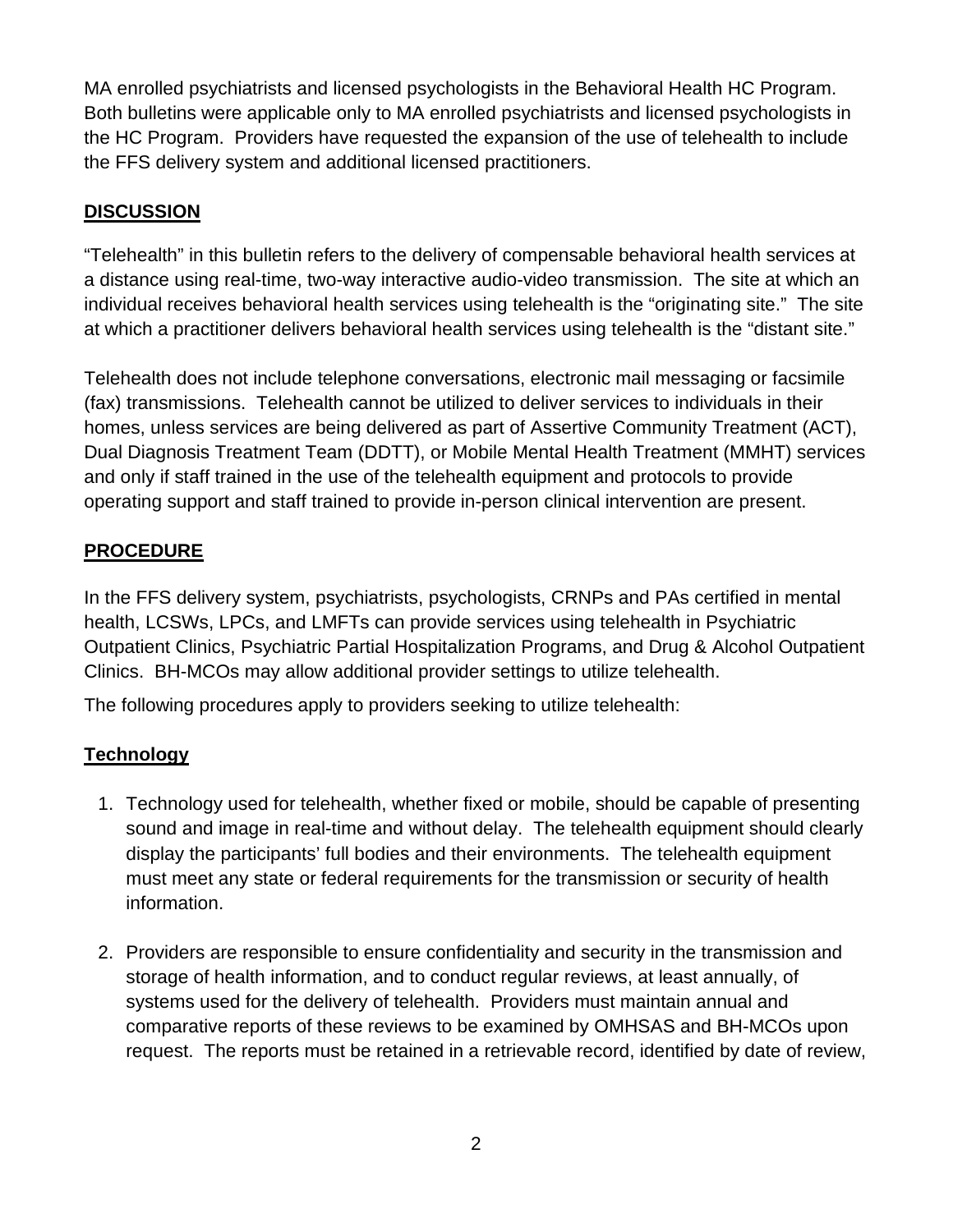and include the following information:

- a. Technology provider certification(s).
- b. Manifest files of the software being utilized.
- c. Attestation of systems security checks performed with corresponding results logged on a regular basis.

### **Consent and Confidentiality**

- 1. Providers must assure the privacy of the individual receiving services and comply with the Health Insurance Portability and Accountability Act (HIPAA) and other federal and state privacy and confidentiality requirements.
- 2. Prior to utilizing telehealth, providers must obtain the consent of the individual to receive services utilizing telehealth. The individual must be informed of all persons who will be present at each end of the transmission and the role of each person. Individuals may refuse services delivered through telehealth. Providers cannot use such refusal as a basis to limit the individual's access to services delivered face to face.

#### **Delivery of Services**

- 1. Originating site must have staff trained in telehealth equipment and protocols to provide operating support and staff trained and available to provide in-person clinical intervention, if needed. If ACT, DDTT, or MMHT services are being provided in the home, staff trained in the use of the telehealth equipment and protocols to provide operating support and staff trained to provide in-person clinical intervention if needed must be present.
- 2. Out-of-state practitioners providing treatment using telehealth to Pennsylvania residents must meet the licensing requirements established by the Pennsylvania Department of State to provide services in the Commonwealth.
- 3. Interpretive services, including sign language, must be provided as necessary.
- 4. The participant's medical record must indicate when a service is provided using telehealth including, the start and end time of service.

# **Quality of Service**

1. The provider using telehealth must maintain written quality protocols for the operation and use of telehealth equipment including the provision of periodic training to ensure that telehealth is provided in accordance with the requirements in this bulletin as well as the provider's established patient care standards.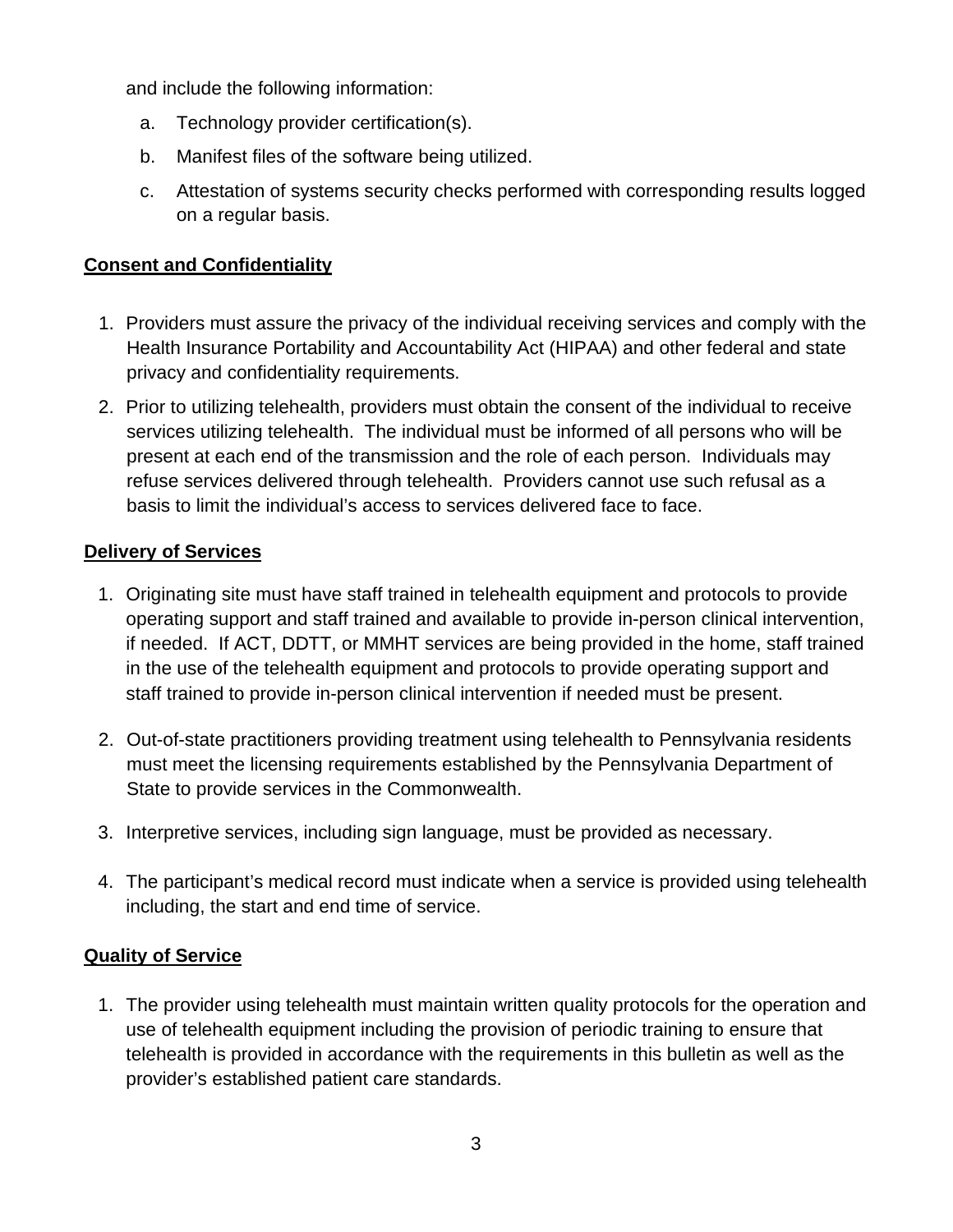- 2. The providers must maintain a written procedure detailing a contingency plan for transmission failure or other technical difficulties that render the behavioral health service undeliverable.
- 3. The provider must periodically review, at least annually, its quality protocol and delivery of services through telehealth. The provider must maintain annual and comparative reports of these reviews to be examined by OMHSAS and by the responsible BH-MCOs upon request.

# **Billing**

Psychiatric Outpatient Clinics, Psychiatric Partial Hospitalization Programs, and Drug & Alcohol Outpatient Clinics can bill for specified services provided by psychiatrists, licensed psychologists, CRNPs, PAs, LCSWs, LPCs, and LMFTs in the FFS delivery system. **Attachment A** of this bulletin contains a list of procedure codes for services that may be provided using telehealth in the FFS delivery system. Providers must use the appropriate procedure codes and modifiers to identify that the service was delivered using telehealth.

Providers in the managed care delivery system should follow the billing procedures and protocols established by the BH-MCOs.

# **Attestation Form**

Providers seeking to provide behavioral health services using telehealth should complete and submit **Attachment B,** "*Telehealth Attestation Form*" to the electronic resource account [RA-](mailto:RA-PWTBHS@pa.gov)[PWTBHS@pa.gov](mailto:RA-PWTBHS@pa.gov) and to the appropriate OMHSAS Field Office. Upon receipt of the attestation form, OMHSAS will review the form for completeness and inform the provider whether it is approved to utilize telehealth based on the assurances made in the attestation form. An updated attestation form must be submitted when any of the information provided in the attestation form is changed, including the addition of a new service location as an originating site.

Providers that currently have an approval from OMHSAS to provide telehealth (previously referred to as telepsych or telepsychiatry) are approved to provide telehealth as described in this bulletin and do not have to complete the attestation form unless they move or add a new service location as an originating site.

Additionally, BHMCOs may have specific requirements related to the delivery of services using telehealth for providers included in their networks.

#### **Obsolete Bulletin**

The issuance of this bulletin renders the OMHSAS Bulletin 14-01 obsolete.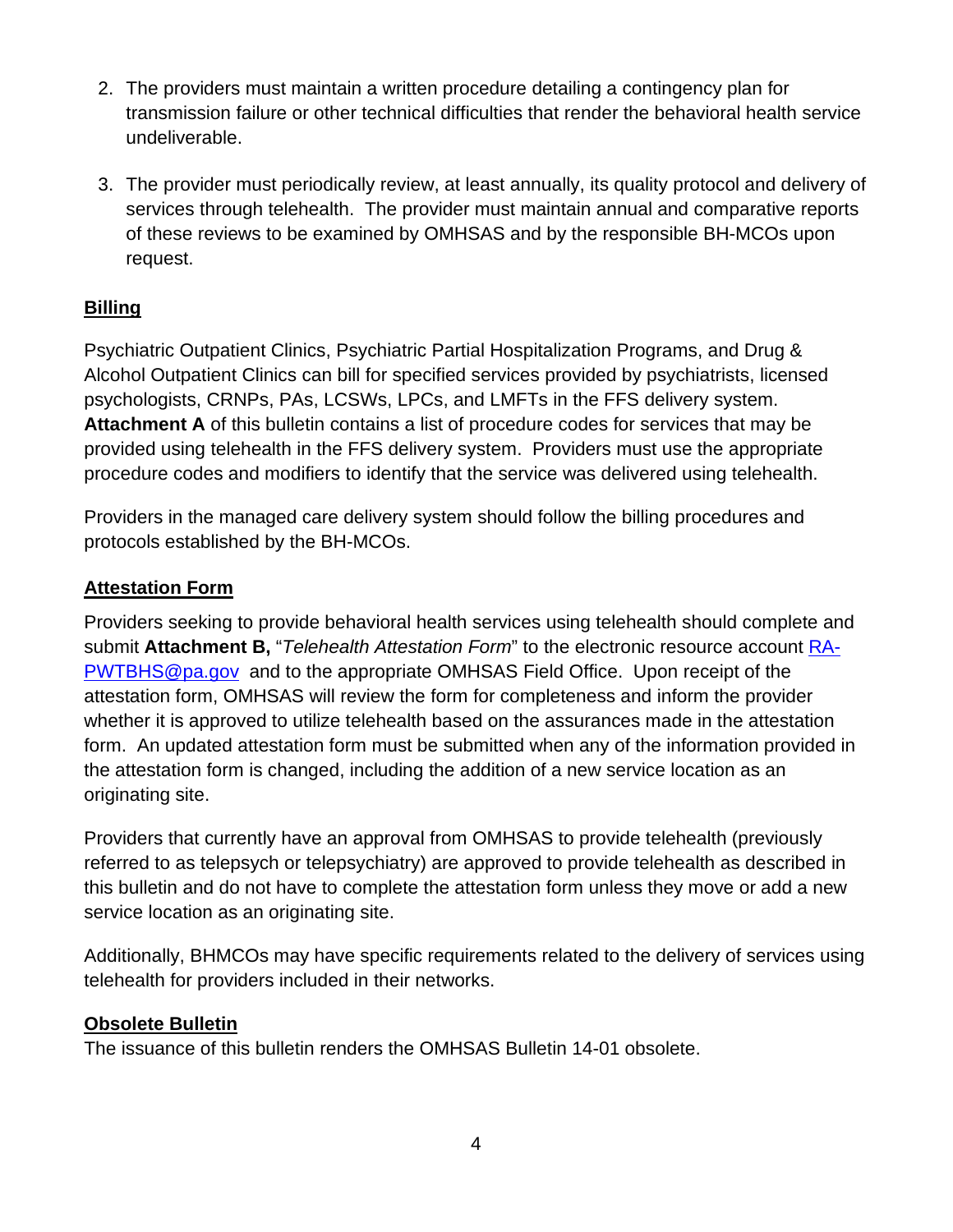# **Attachment A**

| Proc.<br>Code | <b>Price</b><br>Mod. | <b>Info</b><br><b>Modifier</b> | <b>Procedure Code Description</b>                                                                                                                                                                                                                                                                                                                                                               | <b>Provider</b><br><b>Type</b> | <b>Provider</b><br><b>Specialty</b> | <b>Units</b>    | <b>Place of</b><br><b>Service</b> | <b>MA</b><br>Fee |
|---------------|----------------------|--------------------------------|-------------------------------------------------------------------------------------------------------------------------------------------------------------------------------------------------------------------------------------------------------------------------------------------------------------------------------------------------------------------------------------------------|--------------------------------|-------------------------------------|-----------------|-----------------------------------|------------------|
| 90792         |                      | <b>GT</b>                      | Psychiatric diagnostic evaluation with medical services (Psychiatric<br>Eval, Exam & Eval of Patient)                                                                                                                                                                                                                                                                                           | 08                             | 074                                 | occurrence      | 15                                | \$75.00          |
| 90792         |                      | GT                             | Psychiatric diagnostic evaluation with medical services (Psychiatric<br>Eval, Exam & Eval of Patient)                                                                                                                                                                                                                                                                                           | $\overline{08}$                | 110                                 | occurrence      | 49                                | \$75.00          |
| 90792         |                      | GT                             | Psychiatric diagnostic evaluation with medical services (Psychiatric<br>Eval, Exam & Eval of Patient)                                                                                                                                                                                                                                                                                           | 08<br>184<br>occurrence        |                                     | $\overline{57}$ | \$75.00                           |                  |
| 90832         |                      | GT                             | Psychotherapy, 30 minutes with patient and/or family member                                                                                                                                                                                                                                                                                                                                     | 08                             | 074                                 | 30 min          | 15                                | $\sqrt{$26.00}$  |
| 90832         |                      | GT                             | Psychotherapy, 30 minutes with patient and/or family member                                                                                                                                                                                                                                                                                                                                     | 08                             | 110                                 | 30 min          | 49                                | \$26.00          |
| 90832         |                      | GT                             | Psychotherapy, 30 minutes with patient and/or family member                                                                                                                                                                                                                                                                                                                                     | 08                             | 184                                 | 30 min          | $\overline{57}$                   | \$26.00          |
| 90834         |                      | GT                             | Psychotherapy, 45 minutes with patient and/or family member                                                                                                                                                                                                                                                                                                                                     | 08                             | 074                                 | 45 min          | 15                                | \$39.00          |
| 90834         |                      | GT                             | Psychotherapy, 45 minutes with patient and/or family member                                                                                                                                                                                                                                                                                                                                     | 08                             | 110                                 | 45 min          | 49                                | \$39.00          |
| 90834         |                      | GT                             | Psychotherapy, 45 minutes with patient and/or family member                                                                                                                                                                                                                                                                                                                                     | 08                             | 184                                 | 45 min          | 57                                | \$39.00          |
| 90837         |                      | GT                             | Psychotherapy, 60 minutes with patient and/or family member                                                                                                                                                                                                                                                                                                                                     | 08                             | 074                                 | 60 min          | 15                                | \$52.00          |
| 90837         |                      | GT                             | Psychotherapy, 60 minutes with patient and/or family member                                                                                                                                                                                                                                                                                                                                     | 08                             | 110                                 | 60 min          | 49                                | \$52.00          |
| 90837         |                      | GT                             | Psychotherapy, 60 minutes with patient and/or family member                                                                                                                                                                                                                                                                                                                                     | 08                             | 184                                 | 60 min          | $\overline{57}$                   | \$52.00          |
| 90846         | UB                   | GT                             | Family Psychotherapy (without the patient present)                                                                                                                                                                                                                                                                                                                                              | 08                             | 074                                 | 15 min          | 15                                | \$13.00          |
| 90846         | UB                   | GT                             | Family Psychotherapy (without the patient present)                                                                                                                                                                                                                                                                                                                                              | 08                             | 110                                 | 15 min          | 49                                | \$13.00          |
| 90847         | $\overline{UB}$      | GT                             | Family Psychotherapy (conjoint psychotherapy) w/ patient present                                                                                                                                                                                                                                                                                                                                | 08                             | 074                                 | 15 min          | $\overline{15}$                   | \$13.00          |
| 90847         | UB                   | GT                             | Family Psychotherapy (conjoint psychotherapy) w/ patient present                                                                                                                                                                                                                                                                                                                                | 08                             | 110                                 | 15 min          | 49                                | \$13.00          |
| 90847         | UB                   | GT                             | Family Psychotherapy (conjoint psychotherapy) w/ patient present                                                                                                                                                                                                                                                                                                                                | 08                             | 184                                 | 15 min          | $\overline{57}$                   | \$13.00          |
| 96116         |                      | GT                             | Neurobehavioral status exam (clinical assessment of thinking,<br>reasoning and judgment, eg, acquired knowledge, attention,<br>language, memory, planning and problem solving, and visual<br>spatial abilities) by physician or other qualified health care<br>professional, both face to face time with the patient and time<br>interpreting test results and preparing the report, first hour | 08                             | 074                                 | 1 hour          | $\overline{15}$                   | \$68.72          |
| 96116         |                      | <b>GT</b>                      | Neurobehavioral status exam (clinical assessment of thinking,<br>reasoning and judgment, eg, acquired knowledge, attention,<br>language, memory, planning and problem solving, and visual<br>spatial abilities) by physician or other qualified health care<br>professional, both face to face time with the patient and time<br>interpreting test results and preparing the report, first hour | 08                             | 110                                 | 1 hour          | 49                                | \$68.72          |
| 96116         |                      | GT                             | Neurobehavioral status exam (clinical assessment of thinking,<br>reasoning and judgment, eg, acquired knowledge, attention,<br>language, memory, planning and problem solving, and visual<br>spatial abilities) by physician or other qualified health care<br>professional, both face to face time with the patient and time<br>interpreting test results and preparing the report, first hour | 08                             | 184                                 | 1 hour          | $\overline{57}$                   | \$68.72          |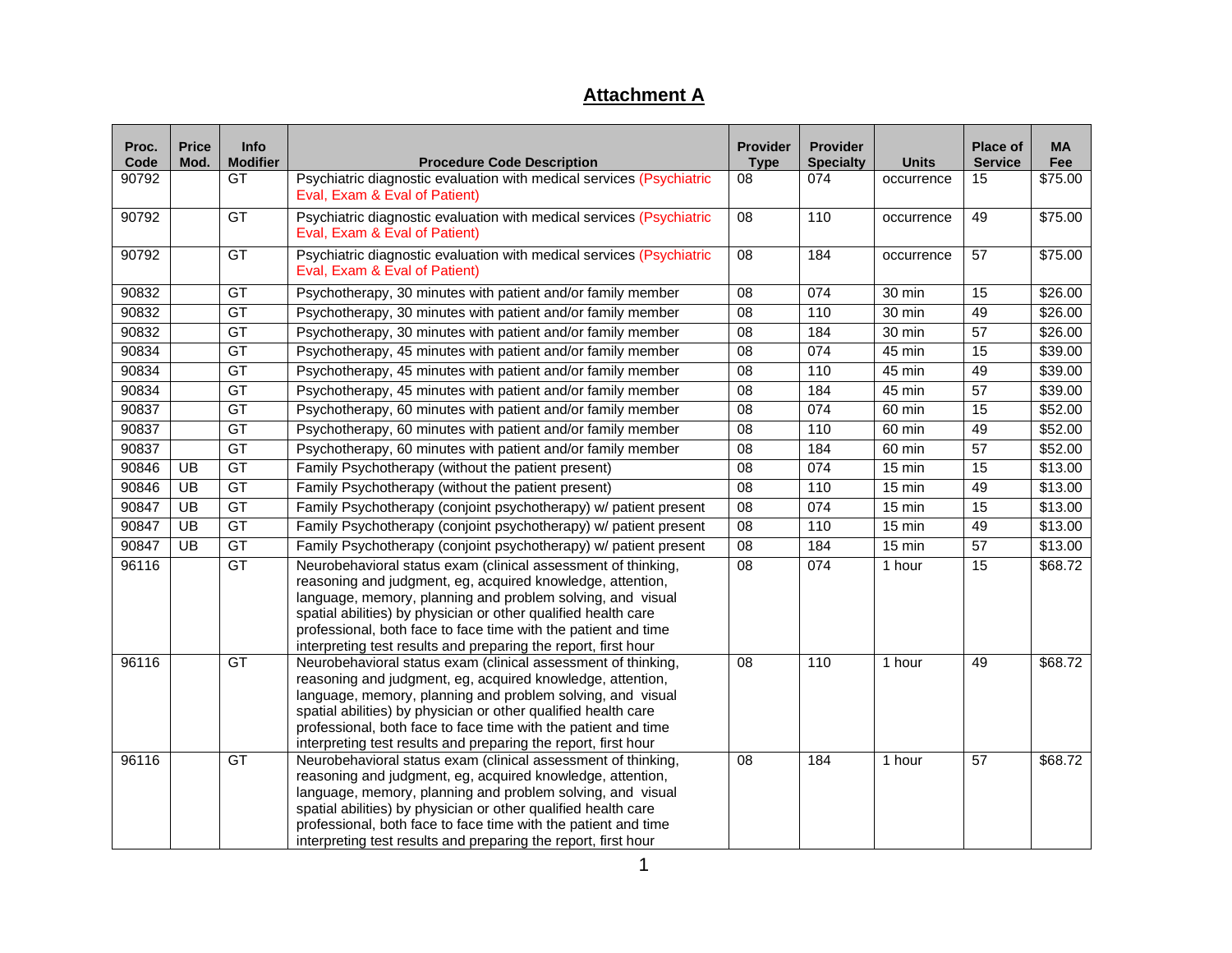| Proc.<br>Code | <b>Price</b><br>Mod. | <b>Info</b><br><b>Modifier</b> | <b>Procedure Code Description</b>                                                                                                                                                                                                                                                                                                                                                               | <b>Provider</b><br><b>Type</b> | <b>Provider</b><br><b>Specialty</b> | <b>Units</b> | <b>Place of</b><br><b>Service</b> | <b>MA</b><br>Fee |
|---------------|----------------------|--------------------------------|-------------------------------------------------------------------------------------------------------------------------------------------------------------------------------------------------------------------------------------------------------------------------------------------------------------------------------------------------------------------------------------------------|--------------------------------|-------------------------------------|--------------|-----------------------------------|------------------|
| 96116         |                      | $\overline{GT}$                | Neurobehavioral status exam (clinical assessment of thinking,<br>reasoning and judgment, eg, acquired knowledge, attention,<br>language, memory, planning and problem solving, and visual<br>spatial abilities) by physician or other qualified health care<br>professional, both face to face time with the patient and time<br>interpreting test results and preparing the report, first hour | 11                             | 113,<br>114,                        | 1 hour       | 52                                | \$68.72          |
| 96121         |                      | GT                             | each additional hour (List separately in addition to code for primary<br>procedure 96116)                                                                                                                                                                                                                                                                                                       | 08                             | 074                                 | 1 hour       | 15                                | \$63.02          |
| 96121         |                      | GT                             | each additional hour (List separately in addition to code for primary<br>procedure 96116)                                                                                                                                                                                                                                                                                                       | 08                             | 110                                 | 1 hour       | 49                                | \$63.02          |
| 96121         |                      | GT                             | each additional hour (List separately in addition to code for primary<br>procedure 96116)                                                                                                                                                                                                                                                                                                       | 08                             | 184                                 | 1 hour       | 57                                | \$63.02          |
| 96121         |                      | GT                             | each additional hour (List separately in addition to code for primary<br>procedure 96116)                                                                                                                                                                                                                                                                                                       | $\overline{11}$                | 113, 114                            | 1 hour       | 52                                | \$63.02          |
| 96127         |                      | GT                             | Brief emotional/behavioral assessment (eg. depression inventory,<br>attention-deficit/hyperactivity disorder [ADHD] scale), with scoring<br>and documentation, per standardized instrument                                                                                                                                                                                                      | $\overline{08}$                | 074                                 | occurrence   | 15                                | \$4.00           |
| 96127         |                      | GT                             | Brief emotional/behavioral assessment (eg. depression inventory,<br>attention-deficit/hyperactivity disorder [ADHD] scale), with scoring<br>and documentation, per standardized instrument                                                                                                                                                                                                      | 08                             | 110                                 | occurrence   | 49                                | \$4.00           |
| 96130         |                      | GT                             | Psychological testing evaluation services by physician or other<br>qualified health care professional, including integration of patient<br>data, interpretation of standardized test results and clinical data,<br>clinical decision making, treatment planning and report, and<br>interactive feedback of the patient, family member(s) or caregiver(s),<br>when performed; first hour         | 08                             | 074                                 | 1 hour       | 15                                | \$88.66          |
| 96130         |                      | GT                             | Psychological testing evaluation services by physician or other<br>qualified health care professional, including integration of patient<br>data, interpretation of standardized test results and clinical data,<br>clinical decision making, treatment planning and report, and<br>interactive feedback of the patient, family member(s) or caregiver(s),<br>when performed; first hour         | 08                             | 110                                 | 1 hour       | 49                                | \$88.66          |
| 96130         |                      | GT                             | Psychological testing evaluation services by physician or other<br>qualified health care professional, including integration of patient<br>data, interpretation of standardized test results and clinical data,<br>clinical decision making, treatment planning and report, and<br>interactive feedback of the patient, family member(s) or caregiver(s),<br>when performed; first hour         | 08                             | 184                                 | 1 hour       | 57                                | \$88.66          |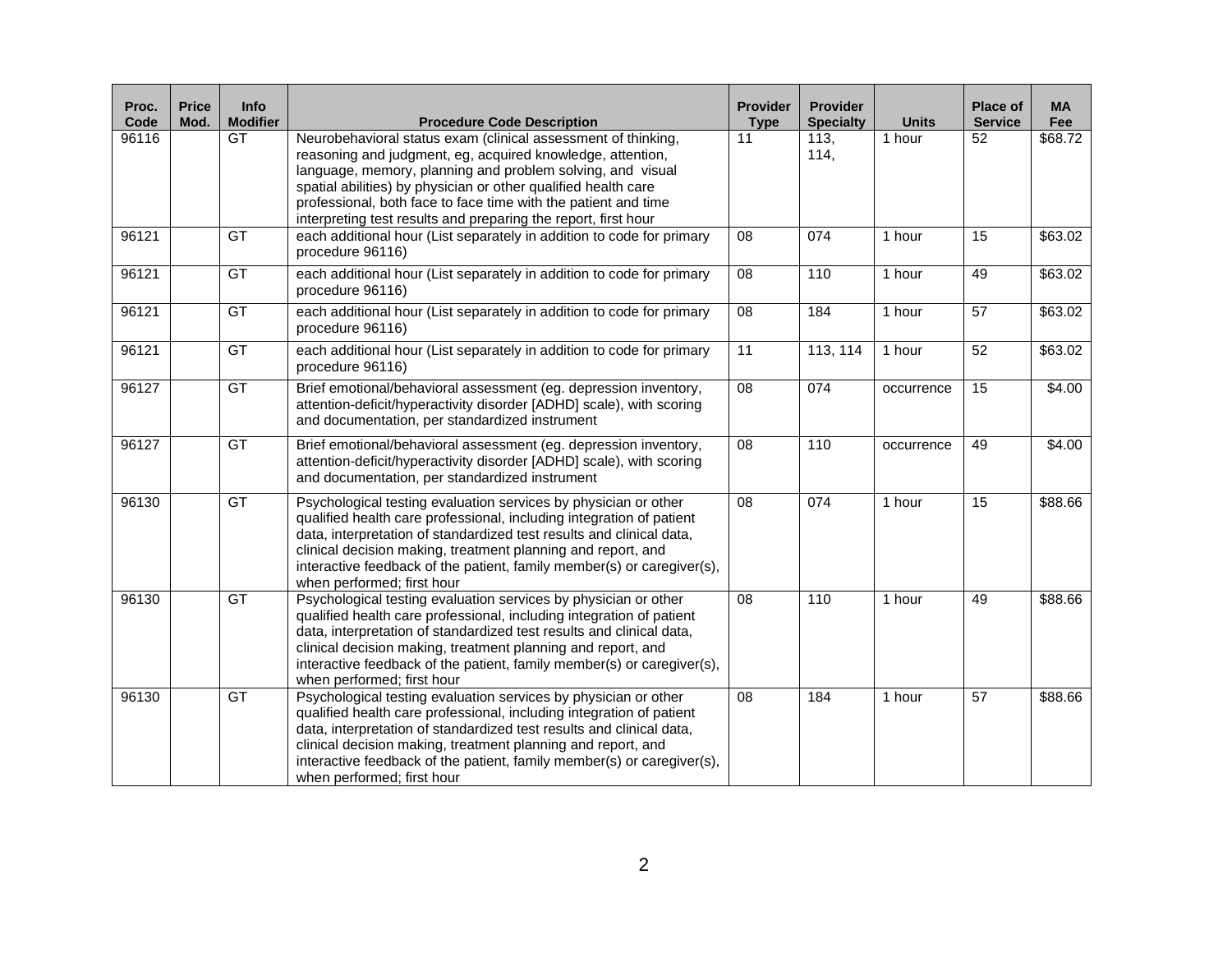| Proc.<br>Code | <b>Price</b><br>Mod. | <b>Info</b><br><b>Modifier</b> | <b>Procedure Code Description</b>                                                                                                                                                                                                                                                                                                                                                            | <b>Provider</b><br><b>Type</b> | <b>Provider</b><br><b>Specialty</b> | <b>Units</b> | Place of<br><b>Service</b> | <b>MA</b><br>Fee |
|---------------|----------------------|--------------------------------|----------------------------------------------------------------------------------------------------------------------------------------------------------------------------------------------------------------------------------------------------------------------------------------------------------------------------------------------------------------------------------------------|--------------------------------|-------------------------------------|--------------|----------------------------|------------------|
| 96130         |                      | GT                             | Psychological testing evaluation services by physician or other<br>qualified health care professional, including integration of patient<br>data, interpretation of standardized test results and clinical data,<br>clinical decision making, treatment planning and report, and<br>interactive feedback of the patient, family member(s) or caregiver(s),<br>when performed; first hour      | 11                             | 113, 114                            | 1 hour       | 52                         | \$88.66          |
| 96131         |                      | GT                             | each additional hour (List separately in addition to code for primary<br>procedure 96130)                                                                                                                                                                                                                                                                                                    | 08                             | 074                                 | 1 hour       | 15                         | \$67.50          |
| 96131         |                      | GT                             | each additional hour (List separately in addition to code for primary<br>procedure 96130)                                                                                                                                                                                                                                                                                                    | 08                             | 110                                 | 1 hour       | 49                         | \$67.50          |
| 96131         |                      | GT                             | each additional hour (List separately in addition to code for primary<br>procedure 96130)                                                                                                                                                                                                                                                                                                    | 08                             | 184                                 | 1 hour       | 57                         | \$67.50          |
| 96131         |                      | GT                             | each additional hour (List separately in addition to code for primary<br>procedure 96130)                                                                                                                                                                                                                                                                                                    | $\overline{11}$                | 113, 114                            | 1 hour       | $\overline{52}$            | \$67.50          |
| 96132         |                      | GT                             | Neuropsychological testing evaluation services by physician or other<br>qualified health care professional, including integration of patient<br>data, interpretation of standardized test results and clinical data,<br>clinical decision making, treatment planning and report, and<br>interactive feedback to the patient, family member(s) or caregiver(s),<br>when performed; first hour | $\overline{08}$                | 074                                 | 1 hour       | 15                         | \$87.02          |
| 96132         |                      | GT                             | Neuropsychological testing evaluation services by physician or other<br>qualified health care professional, including integration of patient<br>data, interpretation of standardized test results and clinical data,<br>clinical decision making, treatment planning and report, and<br>interactive feedback to the patient, family member(s) or caregiver(s),<br>when performed; first hour | 08                             | 110                                 | 1 hour       | 49                         | \$87.02          |
| 96132         |                      | GT                             | Neuropsychological testing evaluation services by physician or other<br>qualified health care professional, including integration of patient<br>data, interpretation of standardized test results and clinical data,<br>clinical decision making, treatment planning and report, and<br>interactive feedback to the patient, family member(s) or caregiver(s),<br>when performed; first hour | 08                             | 184                                 | 1 hour       | $\overline{57}$            | \$87.02          |
| 96132         |                      | GT                             | Neuropsychological testing evaluation services by physician or other<br>qualified health care professional, including integration of patient<br>data, interpretation of standardized test results and clinical data,<br>clinical decision making, treatment planning and report, and<br>interactive feedback to the patient, family member(s) or caregiver(s),<br>when performed; first hour | $\overline{11}$                | 113, 114                            | 1 hour       | 52                         | \$87.02          |
| 96133         |                      | GT                             | each additional hour (List separately in addition to code for primary<br>procedure 96132)                                                                                                                                                                                                                                                                                                    | 08                             | 074                                 | 1 hour       | 15                         | \$66.69          |
| 96133         |                      | GT                             | each additional hour (List separately in addition to code for primary<br>procedure 96132)                                                                                                                                                                                                                                                                                                    | 08                             | 110                                 | 1 hour       | 49                         | \$66.69          |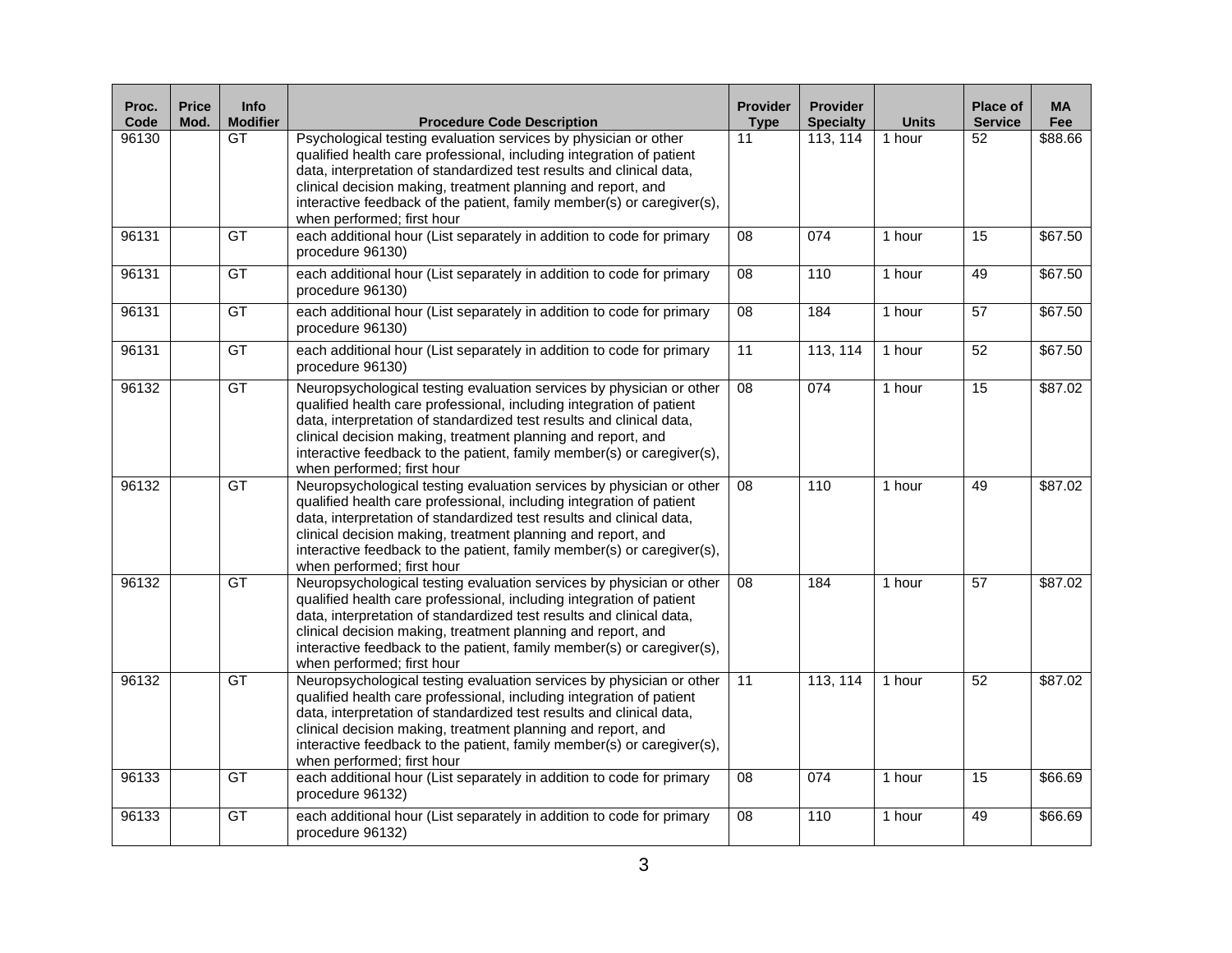| Proc.<br>Code | <b>Price</b><br>Mod. | <b>Info</b><br><b>Modifier</b> | <b>Procedure Code Description</b>                                                                                    | <b>Provider</b><br>Type | <b>Provider</b><br><b>Specialty</b> | <b>Units</b>     | Place of<br><b>Service</b> | <b>MA</b><br><b>Fee</b> |
|---------------|----------------------|--------------------------------|----------------------------------------------------------------------------------------------------------------------|-------------------------|-------------------------------------|------------------|----------------------------|-------------------------|
| 96133         |                      | GT                             | each additional hour (List separately in addition to code for primary<br>procedure 96132)                            | 08                      | 184                                 | 1 hour           | 57                         | \$66.69                 |
| 96133         |                      | GT                             | each additional hour (List separately in addition to code for primary<br>procedure 96132)                            | 11                      | 113, 114                            | 1 hour           | 52                         | \$66.69                 |
| H0034         |                      | GT                             | Medication training & support (Medication Mgmt Visit)                                                                | 08                      | 074                                 | $15 \text{ min}$ | 15                         | \$20.00                 |
| H0034         |                      | GT                             | Medication training & support (Medication Mgmt Visit)                                                                | 08                      | 110                                 | $15 \text{ min}$ | 49                         | \$20.00                 |
| H0035         | U <sub>7</sub>       | GT                             | Mental health partial hospitalization, treatment, less than 24 hrs<br>(Licensed Adult Psych Partial Program - Adult) | 11                      | 114                                 | 1 hour           | 52                         | \$14.00                 |
| H0035         | U <sub>7</sub>       | HB, UA,<br>GT                  | Mental health partial hospitalization, treatment, less than 24 hrs<br>(Licensed Child Psych Partial Program - Adult) | 11                      | 113                                 | 1 hour           | 52                         | \$14.00                 |
| H0035         | UB                   | HA, GT                         | Mental health partial hospitalization, treatment, less than 24 hrs<br>(Licensed Adult Psych Partial Program – Child) | 11                      | 114                                 | 1 hour           | 52                         | \$15.00                 |
| H0035         | UB                   | UA, GT                         | Mental health partial hospitalization, treatment, less than 24 hrs<br>(Licensed Child Psych Partial Program - Child) | 11                      | 113                                 | 1 hour           | 52                         | \$15.00                 |
| T1015         | UB                   | GT                             | Clinic Visit/Encounter, All-Inclusive (Drug Free Clinic Visit)                                                       | 08                      | 184                                 | visit            | 57                         | \$6.00                  |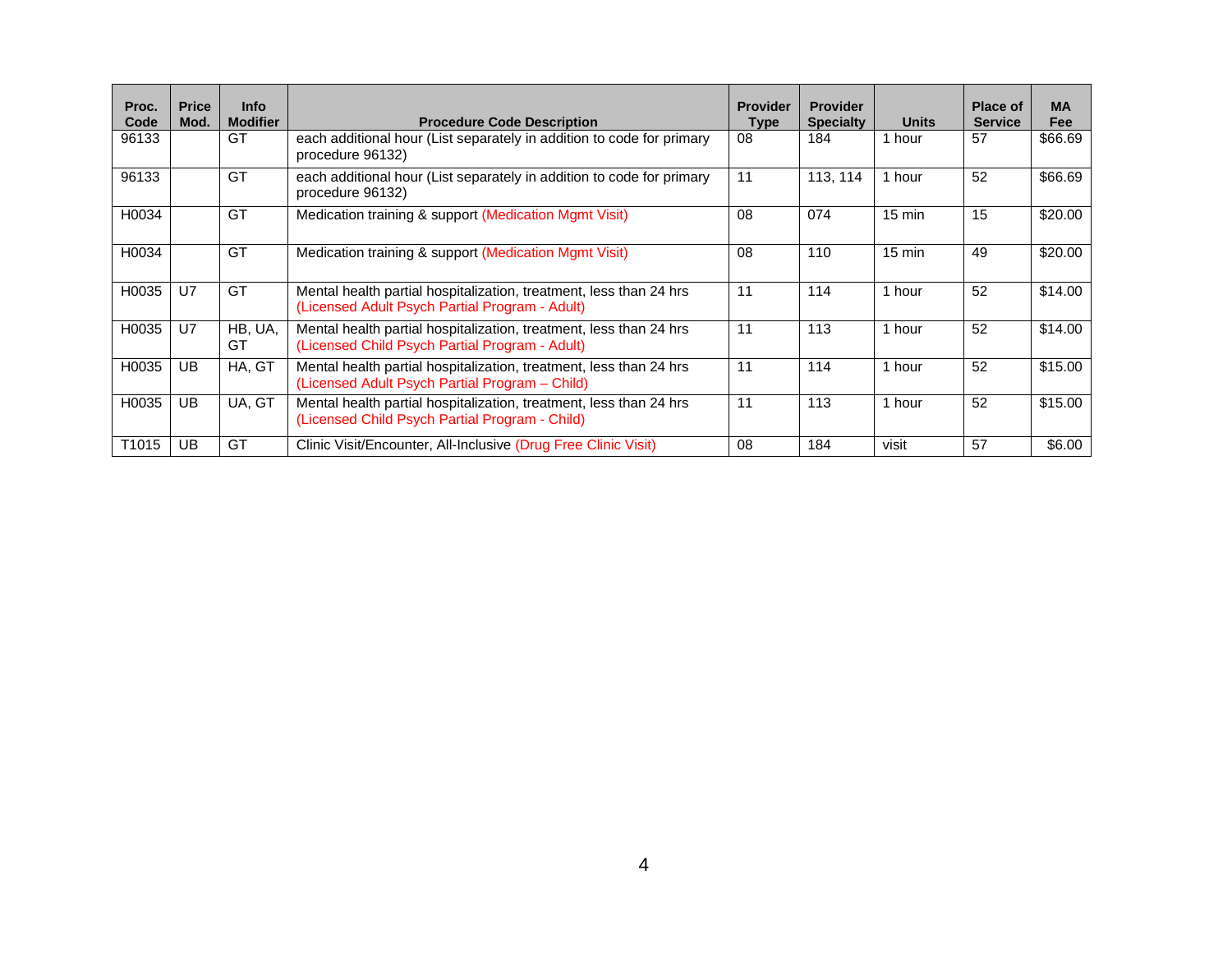### **ATTACHMENT B**

### **OFFICE OF MENTAL HEALTH AND SUBSTANCE ABUSE SERVICES**

#### **ATTESTATION FORM TO PROVIDE TELEHEALTH**

Providers may use telehealth to provide behavioral health services based on their assurance to follow the OMHSAS Bulletin OMHSAS-20-02 as attested to by signature(s) to this document.

#### **Instructions**

Providers must complete Section I "Behavioral Health Provider Information" and Section II "Statement of Compliance and Signature" and submit the form to the electronic resource account [RA-PWTBHS@pa.gov](mailto:RA-PWTBHS@pa.gov) and to the appropriate OMHSAS Field Office at least 30 days prior to the anticipated start date of telehealth services.

#### **I. Behavioral Health Provider Information**

**a. Provider type and license information** *(check all applicable provider types and list license numbers below):* 

|         | <b>Provider name:</b>                                                         |                   |
|---------|-------------------------------------------------------------------------------|-------------------|
| (Check) | <b>Provider Type</b>                                                          | License number(s) |
|         | <b>Psychiatric Outpatient Clinic</b>                                          |                   |
|         | <b>Partial Hospitalization Program</b>                                        |                   |
|         | Drug & Alcohol Outpatient Clinic                                              |                   |
|         | Other (specify below) (applicable only<br>to HealthChoices network providers) |                   |

**b. Contact person's name, phone number, and email address:**

**COMMENTS AND QUESTIONS REGARDING THIS BULLETIN SHOULD BE DIRECTED TO:**  Office of Mental Health and Substance Abuse Services, Bureau of Policy, Planning & Program Development, P.O. Box 2675, Harrisburg, PA 17105. General Office Number 717-772-7900.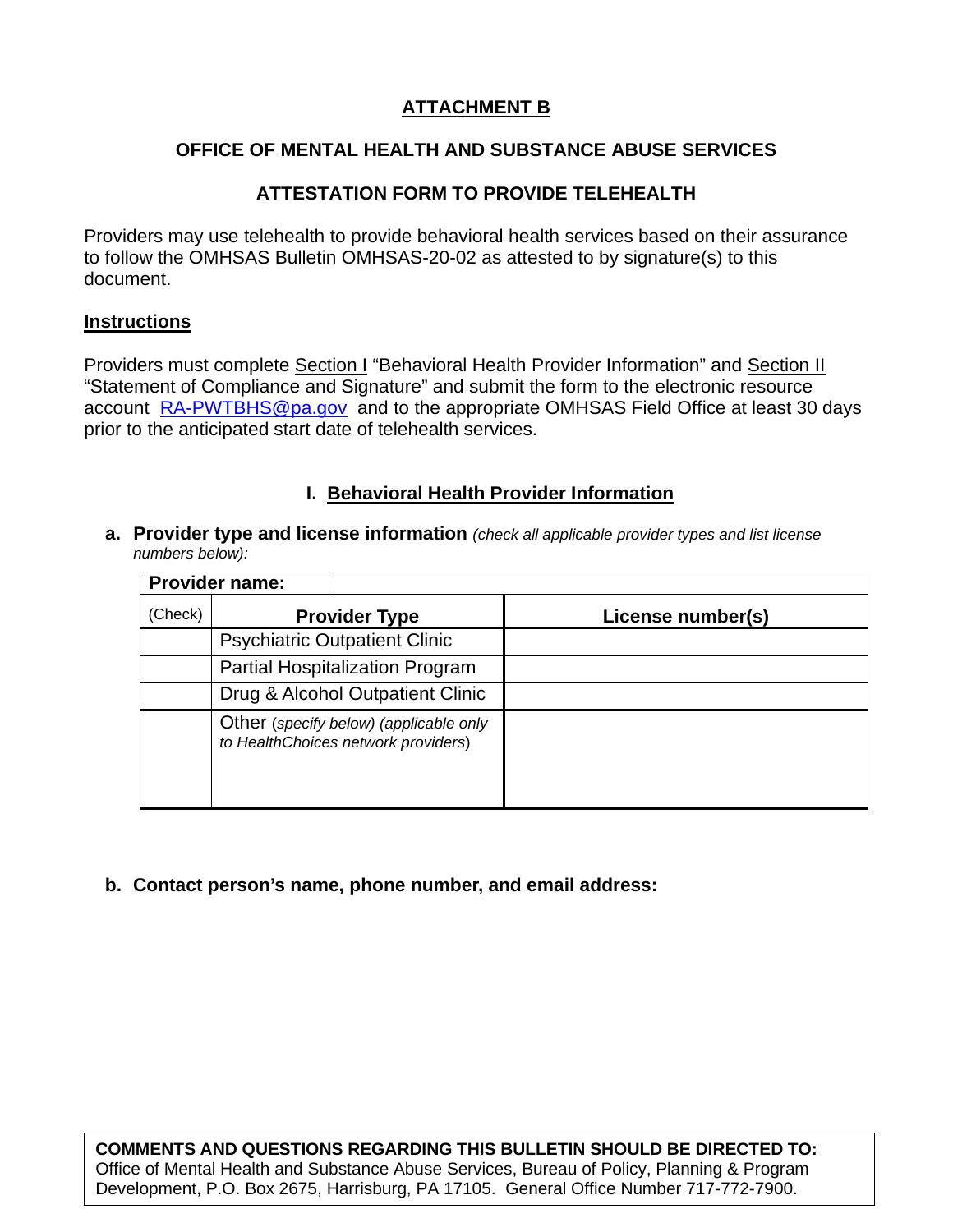**c. Originating site(s) and county(ies) served** *(specify all originating site(s) and county(ies) served below, add rows as needed)*:

| # | <b>Originating Site Address</b> | 13-digit Provider<br><b>PROMISe ID</b> | <b>County(ies) Served</b> |
|---|---------------------------------|----------------------------------------|---------------------------|
|   |                                 |                                        |                           |
|   |                                 |                                        |                           |
| ◠ |                                 |                                        |                           |
|   |                                 |                                        |                           |
|   |                                 |                                        |                           |

**d. Name of BH-MCO(s***) (applicable only to BH-MCO Network Providers):*

**e. List the procedure codes of services that will be provided using telehealth**: (*Please see OMHSAS Bulletin OMHSAS-20-02 Attachment A for a list of procedure codes for services that can be delivered using telehealth in FFS. BH-MCOs may allow additional services to be delivered using telehealth)*